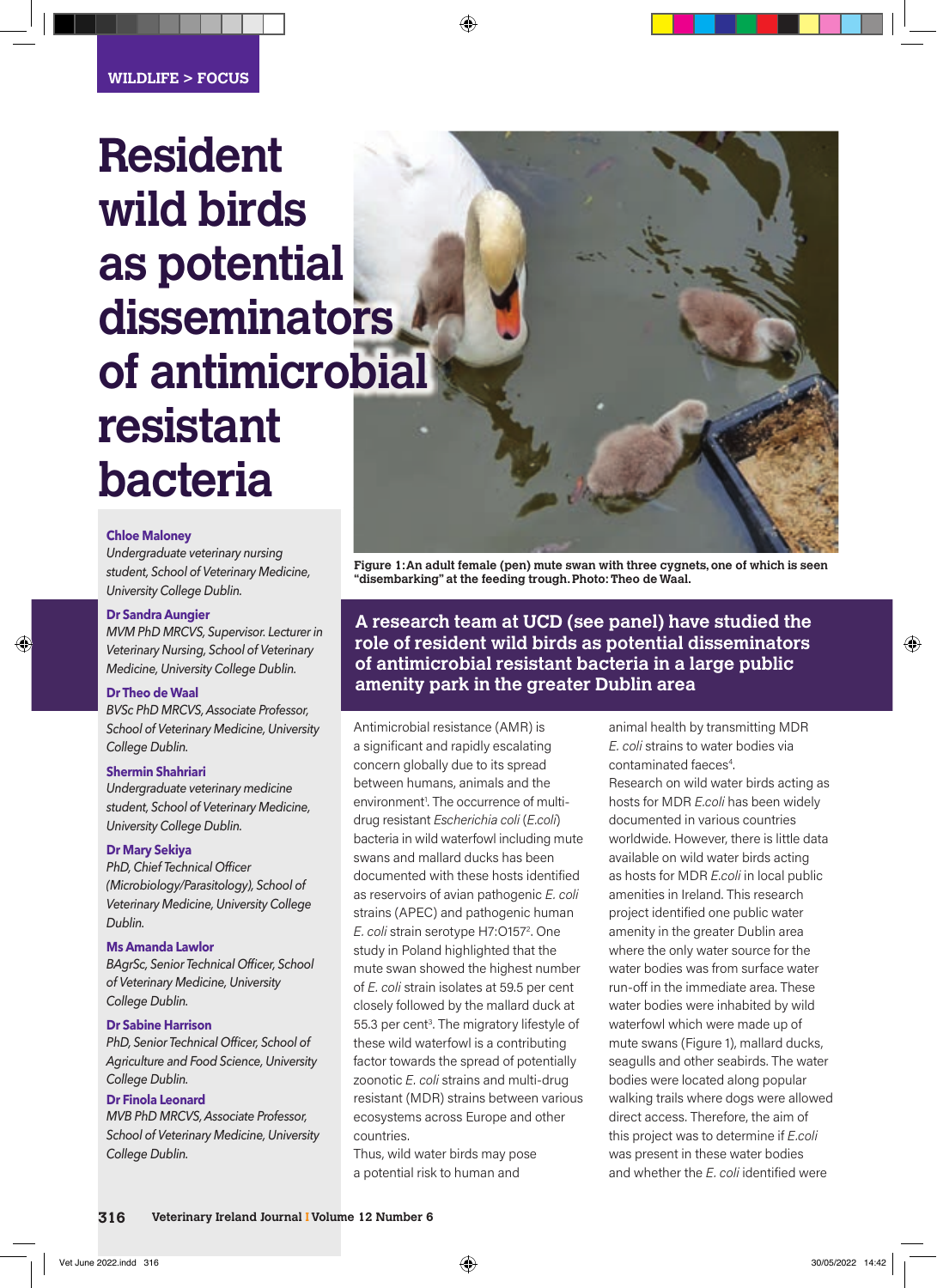

**Figure 2: TBX agar plate showing blue Escherichia coli colony growth following culturing and incubation. Photo: Chloe Maloney.**

resistant to certain veterinary and human antibiotics.

## **MATERIALS AND METHODS**

#### **Collection, Filtration and Culturing**

Water sampling was carried out weekly for four consecutive weeks from four water bodies in a Dublin public amenity area. Five 100 ml water samples were collected and pooled at each site. Samples of 100ml from each site were vacuum filtered using a sterile 0.45μm nitrocellulose filter membrane. Buffer Peptone Water (BPW) was added to rinse each membrane by vortexing. Samples (100μl) were cultured on i) TBX (Tryptone Bile X-glucuronide (Figure 2); ii) TBX with 1mg/ml cefotaxime; and iii) TBX with 1mg/ ml ciprofloxacin. These plates were incubated for 18-24 hours at 37°C. Potential *E. coli* isolates were subcultured onto MacConkey agar (Figure 3) and then checked by antibiotic disc diffusion on Mueller Hinton agar<sup>5</sup>. .



**Figure 3: Escherichia coli colonies were sub-cultured onto MacConkey agar to ensure pure colonies were obtained for subsequent carrying out of an antibiotic disc diffusion test. Photo: Chloe Maloney.**

## **Antibiotic Disc Diffusion Test**

Antibiotic resistance trends were determined for seven antibiotics commonly used in veterinary and human medicine (Figure 4)<sup>5</sup>. .



**Figure 4: Antibiotic susceptibility patterns of Escherichia coli isolated from the public amenity water bodies. Photo: Chloe Maloney.**

The European Committee of Antimicrobial Susceptibility Testing (EUCAST) Zone of Diffusion chart was used to classify each isolate as resistant (R), intermediate (INT), or sensitive (S) dependent on the zone of inhibition (Table 1 overleaf).

#### **MALDI-TOF Mass Spectrometer**

The MALDI-TOF Mass Spectrometer (bioMerieux Vitek MS) facility in the UCD School of Agriculture and Food Science was used to identify *E. coli* and other coliform isolates (Figure 5)<sup>6</sup>. .



**Figure 5: MALDI-TOF Mass Spectrometer used for bacterial identifi cation. Photo: Chloe Maloney.**

## **RESULTS AND DISCUSSION**

Microbiology culture results displayed in Table 2 showed *E. coli* growth on 11/20 (55%) culture plates across the four-week study period. Of these

11 plates, 46 *E. coli* colonies were isolated from the four water bodies analysed. Tap water culture samples, used as controls, showed no growth of *E. coli*. *Escherichia coli* are almost exclusively faecal in origin, and the presence of *E. coli* is suggestive of water faecal contamination from resident wildlife including mallard ducks and swans. From the literature, the incidence rate of *E. coli* strain isolates in mute swans is 59.5 per cent, closely followed by the mallard duck at 55.3 per cent3. *Escherichia coli* growth was only seen on "TBX only" culture plates, with no *E. coli*  growth seen on "TBX + Ciprofloxacin" and "TBX + Cefotaxime" culture plates. All three TBX plates, across the four weeks, displayed some coliform growth in the form of white or cream colonies of various sizes. In terms of antimicrobial resistance, the *E. coli* detected had higher levels of resistance to certain antibiotics as shown in Table 3. Ninety-six per cent of *E. coli* isolates were resistant to cephalexin. Cephalexin is a first generation cephalosporin commonly used in canines. It is known to be clinically resistant to *E. coli*<sup>6</sup> . *Escherichia coli* resistance to cefpodoxime, a third generation cephalosporin, was lower at 35 per cent.

Tetracycline is widely known in veterinary medicine for its broadspectrum activity against bacterial infections7 . In the present study, 85 per cent of *E. coli* isolates were resistant to tetracycline. In Poland, a study on wild birds which included mute swans and mallard ducks, found that 50 per cent of *E. coli* isolates were resistant to tetracycline<sup>2</sup>. This study found that only 15 per cent of *E. coli* isolates were resistant to enrofloxacin and sulfamethoxazole/trimethoprim. Fluoroquinolones are categorised as "highest priority critically important antimicrobials" (HPCIA) in both human and veterinary medicine<sup>8</sup> with enrofloxacin (Baytril) being widely used in both companion and food producing animals to treat gram-negative and gram-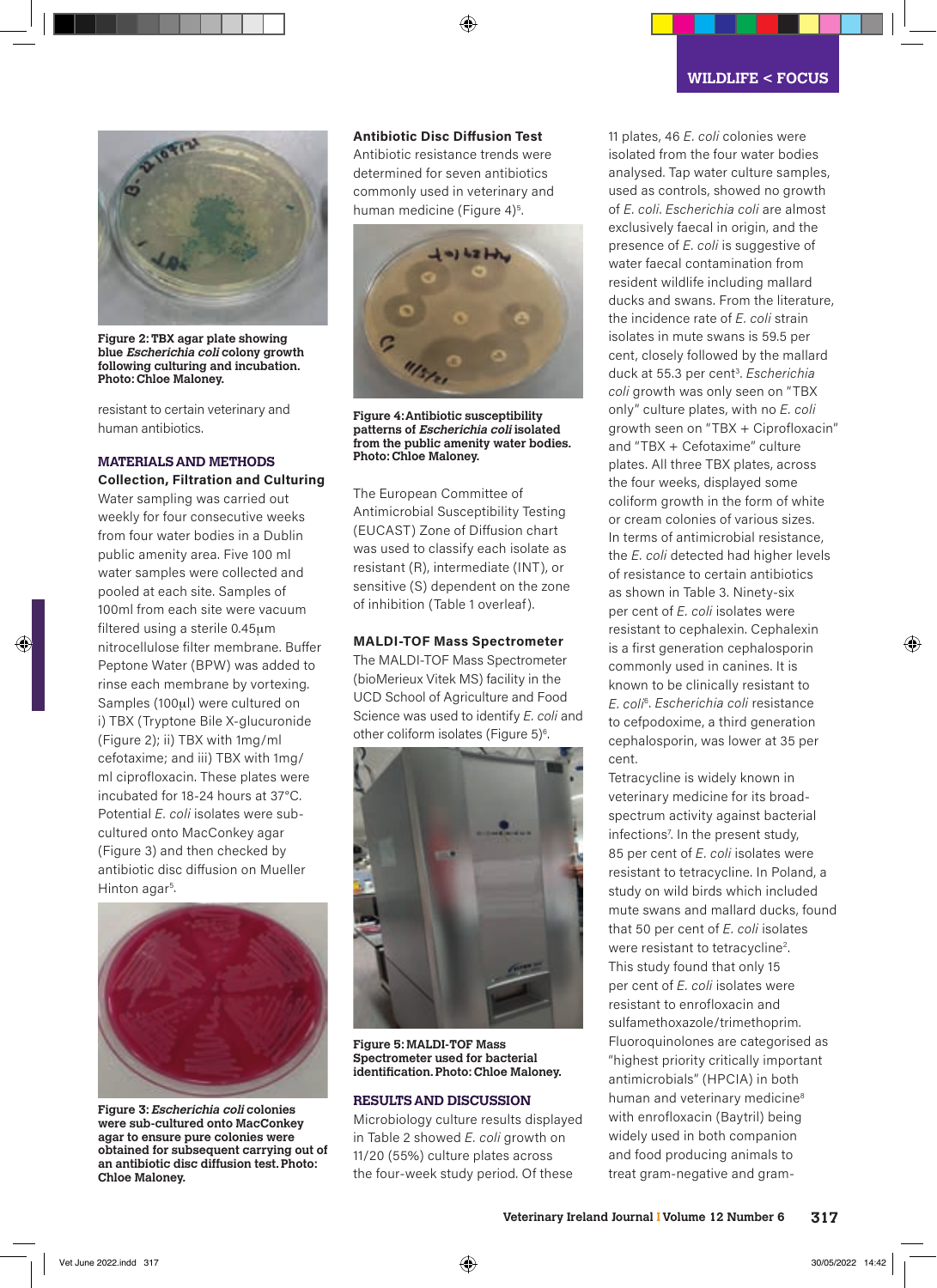| Antibiotic discs used             | <b>Disc</b><br>content<br>$(\mu g)$ | Zone diameter breakpoints (mm) |            |         |
|-----------------------------------|-------------------------------------|--------------------------------|------------|---------|
|                                   |                                     | $R \leq$                       | <b>INT</b> | $S \ge$ |
| Amoxicillin-clavulanic acid       | 30                                  | 13                             | $14 - 17$  | 18      |
| Cephalexin                        | 30                                  | 14                             | 15-17      | 18      |
| Cefpodoxime                       | 10                                  | 17                             | 18-20      | 22      |
| Enrofloxacin                      | 5                                   | 17                             | $18 - 21$  | 22      |
| Gentamicin                        | 10                                  | 12                             | $13 - 14$  | 15      |
| Tetracycline                      | 30                                  | 14                             | 15-18      | 19      |
| Sulfamethoxazole/<br>Trimethoprim | 25                                  | 10                             | $11 - 15$  | 16      |

**Table 1. EUCAST Zone of Diffusion chart, displaying the disc contents in µg and diameter breakpoints measured in mm, was used to determine the resistance and susceptiblity levels of the Escherichia coli isolates towards the antimicrobials5.**

| Week  | Number of "TBX<br>only" culture plates<br>submitted | Number of "TBX only"<br>culture plates positive<br>for Escherichia coli | Total number of<br>Escherichia coli<br>colonies isolated from<br>"TBX only" culture<br>plates |
|-------|-----------------------------------------------------|-------------------------------------------------------------------------|-----------------------------------------------------------------------------------------------|
|       | 5                                                   |                                                                         | 15                                                                                            |
|       | 5                                                   | 3                                                                       | 13                                                                                            |
|       | 5                                                   | 3                                                                       | 15                                                                                            |
|       | 5                                                   | $\overline{2}$                                                          | 3                                                                                             |
| Total |                                                     |                                                                         | 46                                                                                            |

**Table 2. Culture demographics from the four-week culture period.**

positive infections9 . Enrofloxacin is partially metabolised to ciprofloxacin in animals, and high levels of ciprofloxacin resistance in multidrug resistant *E. coli* isolates have been found in the mallard duck in Poland at 46.8 per cent<sup>2</sup>. Therefore, the low levels of resistance in the Irish water bodies studied towards enrofloxacin and no resistance to ciprofloxacin is an interesting finding. Sulfamethoxazole/Trimethoprim is a human preparation based on a combination of the antimicrobial sulfamethoxazole and the antibiotic trimethoprim, whereas trimethoprim

and sulfadiazine is the veterinary preparation. Both combinations can be used in veterinary medicine<sup>10</sup>. The low resistance levels of the *E. coli* isolates towards the human preparation of sulfamethoxazole/ trimethoprim is promising as it is used to treat a range of gram-negative and gram-positive bacterial infections in companion and domestic farm animals<sup>10</sup>.

The *E. coli* isolates displayed relatively high resistance levels at 30 per cent towards amoxicillin/ clavulanic acid and gentamicin. Amoxicillin-clavulanic acid (CoAmoxiclav, Synulox) is a commonly used veterinary and human antibiotic that has a broad spectrum of activity against gram-negative and grampositive species. However, it is not indicated for gram negative bacteria including *E. coli*, as it is known to be clinically resistant<sup>11</sup>.

It has been documented that there is growing resistance towards this beta-lactamase inhibitor combination. It has also been suggested that its use should be reserved alongside the critically important antimicrobials including the third and fourth generation cephalosporins and fluoroquinolones to slow the growing resistance levels<sup>12, 13</sup>.

The findings of this study highlight the need for monitoring of water quality of all water bodies to which the public have direct access. Currently, there is a European Council Directive (76/160/EEC) which only applies to sites where bathing is not prohibited, and the sites are frequented by a large number of bathers<sup>14</sup>. Under the Directive, local authorities are responsible for sampling of waters at the bathing sites in their areas. Analysis of microbiological parameters such as total coliforms and faecal coliforms are carried out. Ideally, this Directive should be amended to include shallow water bodies with public access. Dogs can still drink/bathe in these waters and the public can still access them to paddle in, if they wished.

The MADLI-TOF Mass Spectrometer identified a number of other coliforms

| Antibiotic                    | <b>Antibiotic Class</b>             | per cent Resistant<br>E. coli Isolates<br>$(n=46)$ | <b>Animal/Human Use</b> |
|-------------------------------|-------------------------------------|----------------------------------------------------|-------------------------|
| Enrofloxacin                  | Fluoroquinolone                     | 15 per cent $(n=7)$                                | Animal                  |
| <b>Tetracycline</b>           | <b>Tetracycline</b>                 | 85 per cent (n=39)                                 | Animal + Human          |
| Sulfamethoxazole/Trimethoprim | Sulphonamide                        | 15 per cent $(n=7)$                                | Animal + Human          |
| Cephalexin                    | <b>1st Generation Cephalosporin</b> | 96 per cent $(n=44)$                               | Animal + Human          |
| Gentamicin                    | Aminoglycoside                      | 30 per cent $(n=14)$                               | Animal + Human          |
| Cefpodoxime                   | 3rd Generation Cephalosporin        | 35 per cent $(n=16)$                               | Human                   |
| Amoxicillin/Clavulanic acid   | Penicillin + beta-lactam            | 30 per cent $(n=14)$                               | Animal + Human          |
| Ciprofloxacin                 | Fluoroquinolone                     | 0 per cent $(n=0)$                                 | Human                   |
| Cefotaxime                    | 3rd Generation Cephalosporin        | 0 per cent $(n=0)$                                 | Human                   |

**Table 3. Antibiotic resistance levels of Escherichia coli isolates.**